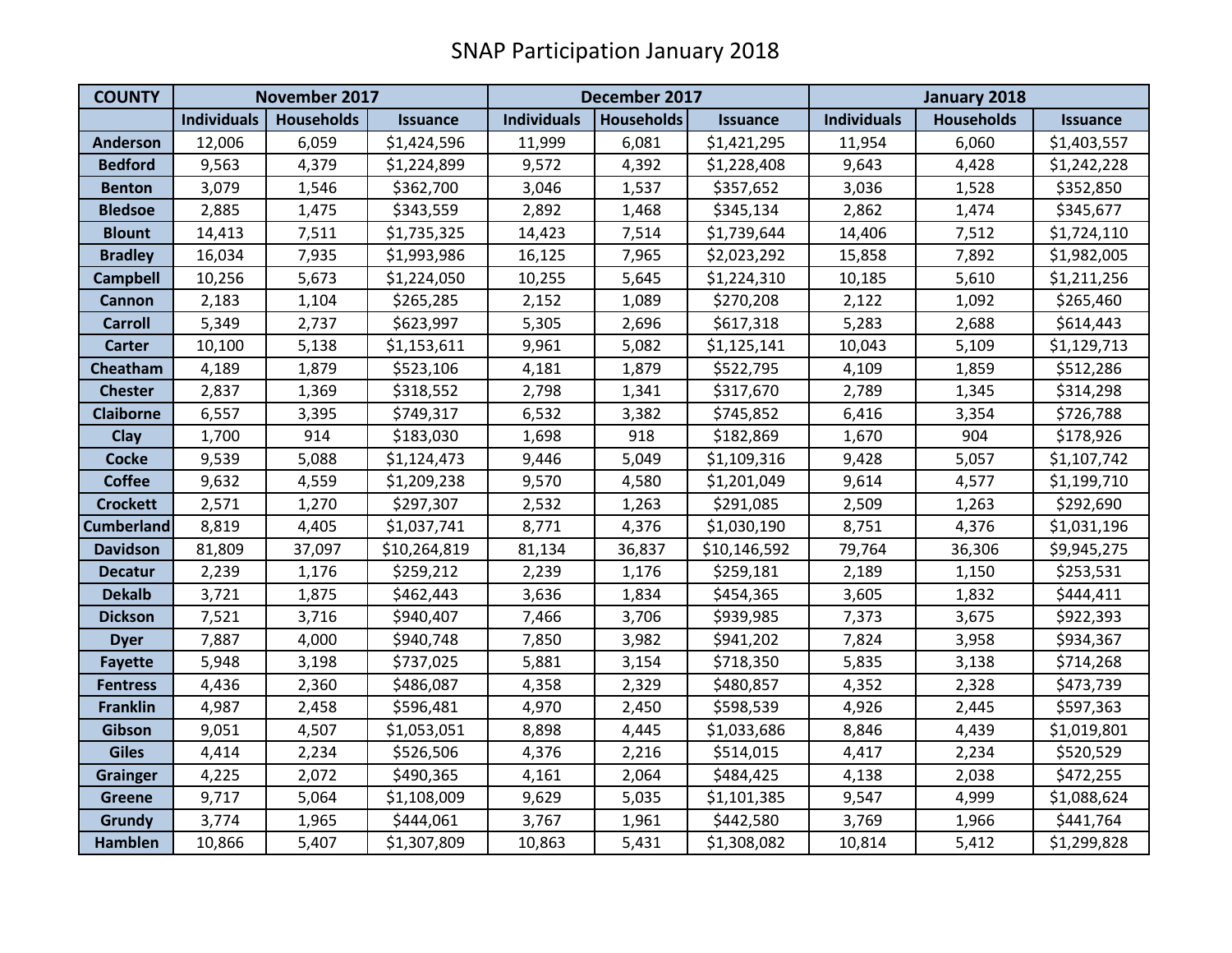|                   | November 2017      |                   |                 | December 2017      |                   |                 | January 2018       |                   |                 |
|-------------------|--------------------|-------------------|-----------------|--------------------|-------------------|-----------------|--------------------|-------------------|-----------------|
| <b>COUNTY</b>     | <b>Individuals</b> | <b>Households</b> | <b>Issuance</b> | <b>Individuals</b> | <b>Households</b> | <b>Issuance</b> | <b>Individuals</b> | <b>Households</b> | <b>Issuance</b> |
| <b>Hamilton</b>   | 50,212             | 26,015            | \$6,467,320     | 50,047             | 25,969            | \$6,445,876     | 49,687             | 25,852            | \$6,377,397     |
| <b>Hancock</b>    | 2,467              | 1,324             | \$284,183       | 2,434              | 1,317             | \$282,126       | 2,425              | 1,302             | \$279,627       |
| Hardeman          | 5,189              | 2,713             | \$613,722       | 5,227              | 2,744             | \$614,081       | 5,215              | 2,741             | \$611,212       |
| <b>Hardin</b>     | 5,620              | 2,981             | \$656,928       | 5,582              | 2,965             | \$655,010       | 5,515              | 2,936             | \$647,995       |
| <b>Hawkins</b>    | 10,630             | 5,273             | \$1,232,188     | 10,553             | 5,244             | \$1,225,924     | 10,381             | 5,191             | \$1,190,630     |
| Haywood           | 4,531              | 2,484             | \$543,148       | 4,556              | 2,474             | \$548,384       | 4,448              | 2,443             | \$530,397       |
| Henderson         | 5,515              | 2,863             | \$651,738       | 5,410              | 2,808             | \$641,907       | 5,402              | 2,789             | \$640,393       |
| <b>Henry</b>      | 6,448              | 3,201             | \$761,018       | 6,307              | 3,171             | \$749,723       | 6,250              | 3,138             | \$742,994       |
| <b>Hickman</b>    | 4,609              | 2,213             | \$557,871       | 4,536              | 2,199             | \$553,369       | 4,498              | 2,189             | \$546,437       |
| <b>Houston</b>    | 1,360              | 653               | \$161,863       | 1,370              | 662               | \$165,733       | 1,360              | 658               | \$161,699       |
| <b>Humphreys</b>  | 2,892              | 1,348             | \$345,897       | 2,913              | 1,357             | \$350,259       | 2,834              | 1,318             | \$336,591       |
| <b>Jackson</b>    | 2,260              | 1,245             | \$260,935       | 2,246              | 1,227             | \$257,405       | 2,265              | 1,221             | \$258,439       |
| <b>Jefferson</b>  | 8,065              | 3,913             | \$932,469       | 8,007              | 3,886             | \$920,346       | 8,038              | 3,917             | \$923,991       |
| Johnson           | 3,648              | 2,065             | \$423,457       | 3,657              | 2,054             | \$419,645       | 3,690              | 2,077             | \$425,825       |
| <b>Knox</b>       | 50,854             | 25,314            | \$6,097,690     | 50,363             | 25,112            | \$6,020,504     | 50,017             | 24,973            | \$5,967,322     |
| Lake              | 1,909              | 1,059             | \$230,843       | 1,876              | 1,038             | \$222,786       | 1,888              | 1,046             | \$224,510       |
| Lauderdale        | 6,145              | 3,123             | \$740,688       | 6,120              | 3,125             | \$735,792       | 6,171              | 3,126             | \$744,310       |
| <b>Lawrence</b>   | 6,875              | 3,334             | \$793,654       | 6,895              | 3,353             | \$805,072       | 6,779              | 3,292             | \$792,635       |
| <b>Lewis</b>      | 2,017              | 1,042             | \$236,539       | 1,990              | 1,027             | \$230,561       | 1,966              | 1,014             | \$226,019       |
| Lincoln           | 4,908              | 2,310             | \$574,325       | 4,911              | 2,305             | \$574,527       | 4,917              | 2,316             | \$575,684       |
| Loudon            | 5,286              | 2,507             | \$634,934       | 5,259              | 2,500             | \$629,189       | 5,286              | 2,512             | \$630,240       |
| <b>Macon</b>      | 5,199              | 2,437             | \$622,121       | 5,056              | 2,386             | \$601,775       | 5,073              | 2,385             | \$616,534       |
| <b>Madison</b>    | 17,402             | 8,714             | \$2,122,947     | 17,311             | 8,733             | \$2,124,982     | 17,213             | 8,707             | \$2,111,789     |
| <b>Marion</b>     | 5,328              | 2,687             | \$672,531       | 5,364              | 2,694             | \$679,928       | 5,316              | 2,707             | \$665,350       |
| <b>Marshall</b>   | 4,376              | 2,026             | \$519,363       | 4,311              | 2,016             | \$515,463       | 4,262              | 1,988             | \$506,147       |
| <b>Maury</b>      | 10,698             | 5,168             | \$1,307,433     | 10,795             | 5,222             | \$1,339,540     | 10,638             | 5,175             | \$1,308,940     |
| <b>Meigs</b>      | 2,609              | 1,303             | \$325,340       | 2,590              | 1,286             | \$324,622       | 2,566              | 1,298             | \$325,162       |
| <b>Monroe</b>     | 8,525              | 4,167             | \$980,217       | 8,473              | 4,163             | \$983,185       | 8,294              | 4,104             | \$950,959       |
| <b>Montgomery</b> | 24,029             | 10,906            | \$3,012,022     | 24,082             | 10,906            | \$3,037,187     | 23,826             | 10,832            | \$3,028,448     |
| <b>Moore</b>      | 536                | 247               | \$56,667        | 557                | 254               | \$60,112        | 536                | 245               | \$56,088        |
| <b>Morgan</b>     | 4,345              | 2,144             | \$516,345       | 4,251              | 2,107             | \$502,856       | 4,203              | 2,100             | \$495,074       |
| <b>McMinn</b>     | 9,106              | 4,528             | \$1,121,028     | 9,005              | 4,483             | \$1,100,078     | 9,025              | 4,491             | \$1,102,057     |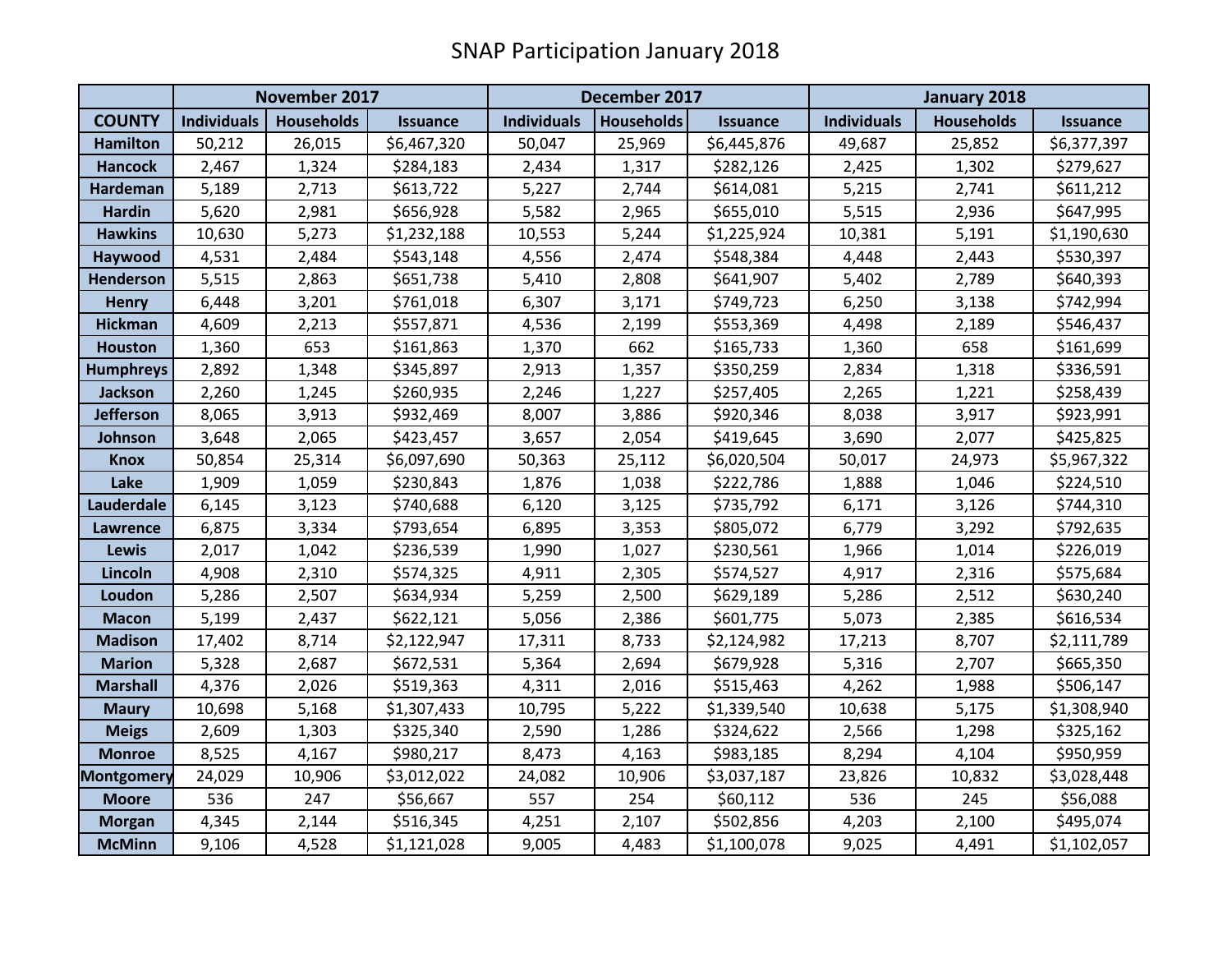| <b>COUNTY</b>     | November 2017      |                   |                 | December 2017      |                   |                 | January 2018       |                   |                 |
|-------------------|--------------------|-------------------|-----------------|--------------------|-------------------|-----------------|--------------------|-------------------|-----------------|
|                   | <b>Individuals</b> | <b>Households</b> | <b>Issuance</b> | <b>Individuals</b> | <b>Households</b> | <b>Issuance</b> | <b>Individuals</b> | <b>Households</b> | <b>Issuance</b> |
| <b>McNairy</b>    | 5,203              | 2,740             | \$588,853       | 5,106              | 2,695             | \$574,250       | 5,148              | 2,698             | \$578,899       |
| <b>Obion</b>      | 6,092              | 3,097             | \$711,681       | 6,000              | 3,070             | \$702,569       | 5,922              | 3,028             | \$694,580       |
| <b>Overton</b>    | 3,539              | 1,859             | \$388,699       | 3,585              | 1,879             | \$398,906       | 3,553              | 1,880             | \$391,480       |
| <b>Perry</b>      | 1,448              | 716               | \$172,329       | 1,434              | 723               | \$170,321       | 1,436              | 716               | \$170,250       |
| <b>Pickett</b>    | 775                | 415               | \$79,806        | 782                | 417               | \$82,054        | 784                | 418               | \$83,033        |
| <b>Polk</b>       | 2,905              | 1,412             | \$338,636       | 2,874              | 1,404             | \$335,273       | 2,838              | 1,396             | \$330,526       |
| Putnam            | 11,186             | 5,653             | \$1,371,121     | 11,036             | 5,581             | \$1,348,430     | 11,118             | 5,593             | \$1,349,247     |
| Rhea              | 6,893              | 3,398             | \$849,012       | 6,948              | 3,416             | \$863,789       | 6,884              | 3,396             | \$854,928       |
| Roane             | 8,204              | 4,146             | \$975,636       | 8,094              | 4,101             | \$962,149       | 8,033              | 4,090             | \$953,908       |
| <b>Robertson</b>  | 8,359              | 3,844             | \$1,051,620     | 8,279              | 3,819             | \$1,043,424     | 8,281              | 3,803             | \$1,037,687     |
| Rutherford        | 27,762             | 12,060            | \$3,467,292     | 27,640             | 11,974            | \$3,437,694     | 27,444             | 11,889            | \$3,406,605     |
| <b>Scott</b>      | 6,604              | 3,356             | \$755,445       | 6,520              | 3,319             | \$747,113       | 6,472              | 3,303             | \$733,018       |
| Sequatchie        | 3,126              | 1,568             | \$380,968       | 3,109              | 1,575             | \$386,219       | 3,085              | 1,552             | \$377,397       |
| <b>Sevier</b>     | 11,379             | 5,458             | \$1,270,113     | 11,395             | 5,457             | \$1,270,692     | 11,283             | 5,422             | \$1,267,571     |
| <b>Shelby</b>     | 217,118            | 105,434           | \$29,601,807    | 216,426            | 105,079           | \$29,439,409    | 212,103            | 102,968           | \$28,889,907    |
| <b>Smith</b>      | 2,928              | 1,403             | \$353,377       | 2,854              | 1,369             | \$339,881       | 2,808              | 1,356             | \$335,929       |
| <b>Stewart</b>    | 2,026              | 946               | \$226,031       | 2,039              | 938               | \$227,426       | 1,959              | 901               | \$223,392       |
| <b>Sullivan</b>   | 25,176             | 12,762            | \$2,959,983     | 24,952             | 12,672            | \$2,944,212     | 24,615             | 12,586            | \$2,888,872     |
| <b>Sumner</b>     | 16,120             | 7,263             | \$1,990,735     | 15,975             | 7,200             | \$1,979,170     | 15,750             | 7,138             | \$1,939,452     |
| <b>Tipton</b>     | 10,177             | 4,967             | \$1,274,798     | 10,002             | 4,890             | \$1,247,214     | 9,931              | 4,876             | \$1,237,698     |
| <b>Trousdale</b>  | 1,396              | 721               | \$170,939       | 1,381              | 705               | \$168,510       | 1,394              | 710               | \$169,668       |
| <b>Unicoi</b>     | 3,053              | 1,606             | \$343,124       | 3,061              | 1,614             | \$346,059       | 3,107              | 1,625             | \$353,683       |
| <b>Union</b>      | 4,358              | 2,060             | \$506,085       | 4,337              | 2,049             | \$509,738       | 4,252              | 2,040             | \$502,249       |
| <b>Van Buren</b>  | 980                | 481               | \$106,182       | 946                | 477               | \$102,463       | 977                | 488               | \$108,429       |
| <b>Warren</b>     | 8,010              | 3,877             | \$966,783       | 7,903              | 3,862             | \$955,533       | 7,892              | 3,849             | \$956,087       |
| Washington        | 17,538             | 9,360             | \$2,105,049     | 17,423             | 9,324             | \$2,088,627     | 17,237             | 9,277             | \$2,074,119     |
| <b>Wayne</b>      | 2,412              | 1,249             | \$269,977       | 2,442              | 1,258             | \$274,301       | 2,403              | 1,251             | \$271,733       |
| <b>Weakley</b>    | 5,734              | 2,955             | \$674,126       | 5,582              | 2,886             | \$648,153       | 5,494              | 2,834             | \$629,660       |
| White             | 4,921              | 2,421             | \$563,172       | 4,877              | 2,401             | \$567,968       | 4,891              | 2,442             | \$561,308       |
| <b>Williamson</b> | 4,430              | 2,023             | \$517,350       | 4,412              | 2,017             | \$515,893       | 4,389              | 1,997             | \$520,331       |
| Wilson            | 9,955              | 4,681             | \$1,247,795     | 9,843              | 4,626             | \$1,237,426     | 9,877              | 4,637             | \$1,248,823     |